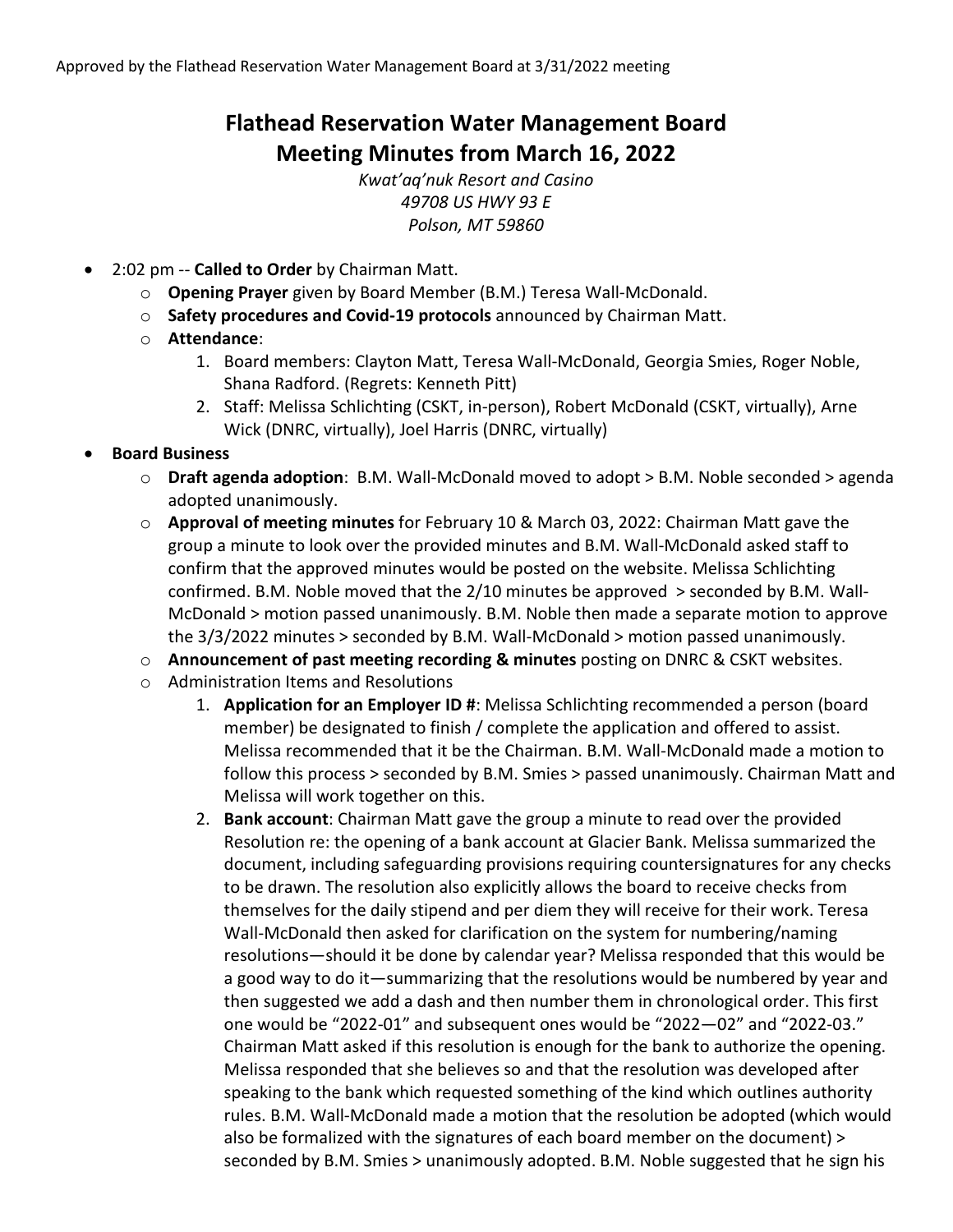#### Approved by the Flathead Reservation Water Management Board at 3/31/2022 meeting

copy (complete with penciled in resolution number) and pass it down for other board members to sign. The board members informally assented and the signatures were made. The signed resolution was passed back to Melissa. Chairman Matt requested that a copy be posted on the web. Melissa agreed.

3. **Application for a PO Box**: Melissa recommended that the Chairman go to the post office (with two forms of ID) and fill out the formal request for a PO Box. Chairman Matt asked the group where we want to set this up and stated that the conversation about where the office space for the engineer will be has bearing on this. Melissa recommended that we postpone a decision on this until after the decision on office location is made. The board members informally agreed. B.M. Wall-McDonald wondered whether the board might be able to make both the office location decision and then green light the PO box location today. Chairman Matt recommended that the group see how Rob McDonald's presentation went. The group agreed to postpone the PO Box discussion for now.

## o **Rental of Office Space**

- 1. **Presentation (Rob McDonald, CSKT):** focused on Polson and Ronan area, attempting to give a simplified cost comparison. The offerings were slim. Looked primarily at lease options, but purchasing definitely expands options (with much greater cost). There are 3 good options (Ingraham Law Office, Masonic Building, Flower Mill building). In Polson, things were more expensive than Ronan (~15/square ft compared to \$12 and below).
	- 1. 101 Whitewater Pl, Polson former gymnastics center, needs a lot of shaping inside (open pit in center, for example), not quite "turn-key"
	- 2. Downtown Polson (Main St) 1500 square ft, above dentist office, spiral staircase to 2<sup>nd</sup> floor (ADA issues), owner offered to install a lift if we share the cost.
	- 3. Some Ronan/Pablo Options: Old Glacier bank building in Pablo, buy only (no lease option), interested buyer ahead of us; there is also 6,000 square feet building place next to dollar store but bare to concrete / needs major construction.
	- 4. 3 Turn-key options in Ronan:
		- 1. **Former Ingraham law office**: small space option, outside space being used to flip and sell used cars, ADA accessibility a problem (9-10 brick steps at entrance), owner offered to build ramp at rear entrance, owner wants to maintain access to conference room for car sale discussions;
		- 2. **Flower Mill building**: 105 Main St two spaces here: the first faces main st, 1800 square ft, 3 offices, 2 restrooms and the second space is directly behind and broken into smaller offices (formally physical therapy business), 1500 square feet. The whole building is also for sale.
		- 3. **Old Masonic Building**: space has been renovated with the view of preserving historical character, \$9/square ft, wants long term resident, 2600 square feet, \$1900 / month cost, prime location, brewery in back (unconnected), faces main street, has 2 designated offices, large loft space upstairs which could be good for public meetings? (though ADA issues), the lighting is great upstairs (has been a gallery space in the past). Owner is amenable to adding ramp over large step in front of building to meet ADA standards. At B.M. Noble's request, Mr. McDonald played a video walk-through of the building.
- 2. Discussion: The group agreed that the old masonic building seemed to be the best option, but that there are follow up questions to look into, namely: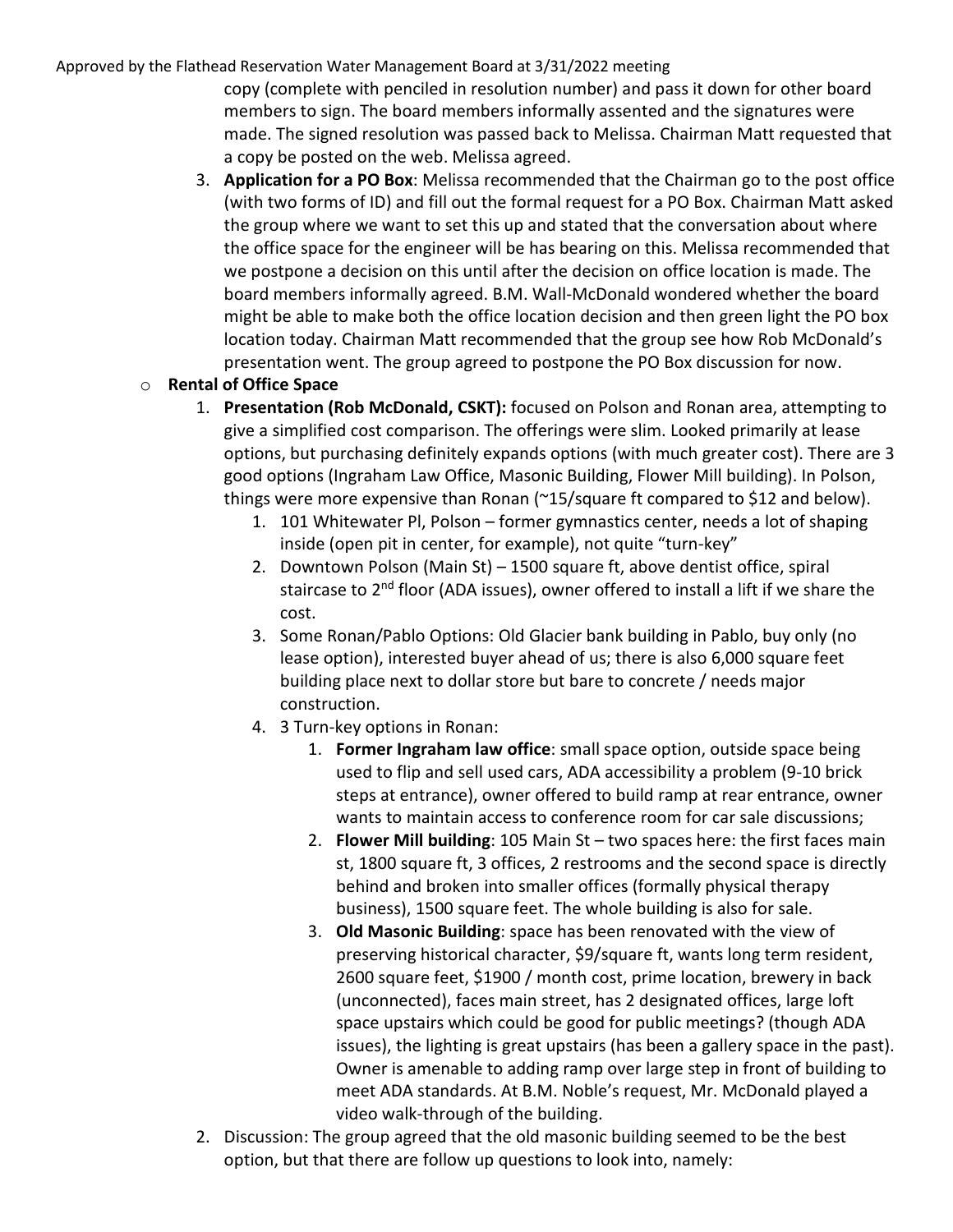Approved by the Flathead Reservation Water Management Board at 3/31/2022 meeting

- 1. Electrical outlet situation (are there enough for 5+ employees?)
- 2. Internet quality and availability
- 3. Chairman Matt recommended that a board member or two visit the top two options. B.M.'s Wall-McDonald, Smies, and Noble agreed to coordinate with Rob to take a look at the building, possibly one of the other options as well.
- o **Job Description for Water Engineer**: B.M. Noble and Melissa have been working on a draft which was provided to the group. There was discussion surrounding whether or not the current draft (based partly on the Water Rights Bureau Chief description with DNRC) might have too many duties and responsibilities listed, requiring skills and duties in both engineering and administrative duties. Should these be split out a bit more? B.M. Noble explained that he was attempting to mirror how the position is described in the ordinance which is quite broad. After discussion, consensus seemed to settle on letting an organizational structure (or organization chart, currently in development by staff) to inform the split of duties. C.M. Matt recommended coming back to the next meeting with an updated draft that is informed by a draft of the organizational structure and that perhaps splits out duties more so as to prevent burn-out in the Engineer position. It was informally agreed to continue focusing on the job description of the Engineer as a first priority but to revise the draft to possibly split out duties more.

### • **Staff updates**:

- o **DNRC contract with consultant** to assist Board formation organizational needs (Arne Wick, DNRC): Arne summarized the State's reasons for wanting to hire a short-term consultant during the "lift off" phase of the Board and Office of the Water Engineer. The six primary activities anticipated for this individual are:
	- 1. Development of organizational proposals for board and office of the engineer
	- 2. Identification of legal support for the board
	- 3. Development of staffing proposals for board administration, including job descriptions and third party contracting for accounting and benefits administration services
	- 4. Fiscal Management
	- 5. Technology procurement and set-up
	- 6. Working with the state, board members, and the tribes to organize meetings, develop agendas, etc.

There was general discussion clarifying exactly who the consultant would be reporting to and working with. Arne clarified that this would be a consultant hired by the state to assist in carrying out its commitments but in the spirit of working in consultation with the tribes and the board. Arne also clarified that given that the Office of the Engineer as an organization will need to be 3<sup>rd</sup> party and also given the limitation in resources and experience in setting up such an entity on the state side, there seemed to be a need for short term assistance generally in the set-up of these organizational items. There is an interested candidate identified, but the state was not ready to announce since the contract had not yet been finalized.

- o **State-based registration period ends Mar 16, 2022** (Arne Wick, DNRC): Arne pointed out that the 180 period for filing registrations of existing uses (state-based) was ending at EOB today. The Kalispell Regional office, in particular, has been swamped with work related to this.
- o **Practical Options for processing of registrations document in development** (Arne Wick, DNRC): Arne also gave a reminder that this document is in development and will be on a future agenda.
- **Next steps**
	- o **Upcoming meetings set**: 3/31/2022 and 4/7/2022 in Polson (starting at 2pm) at the same hotel were targeted as the next two meetings. The State and Tribal can work to notice these dates. One thing to note—Thursdays generally work for B.M. Noble with the exception of the third Thursday of every month.